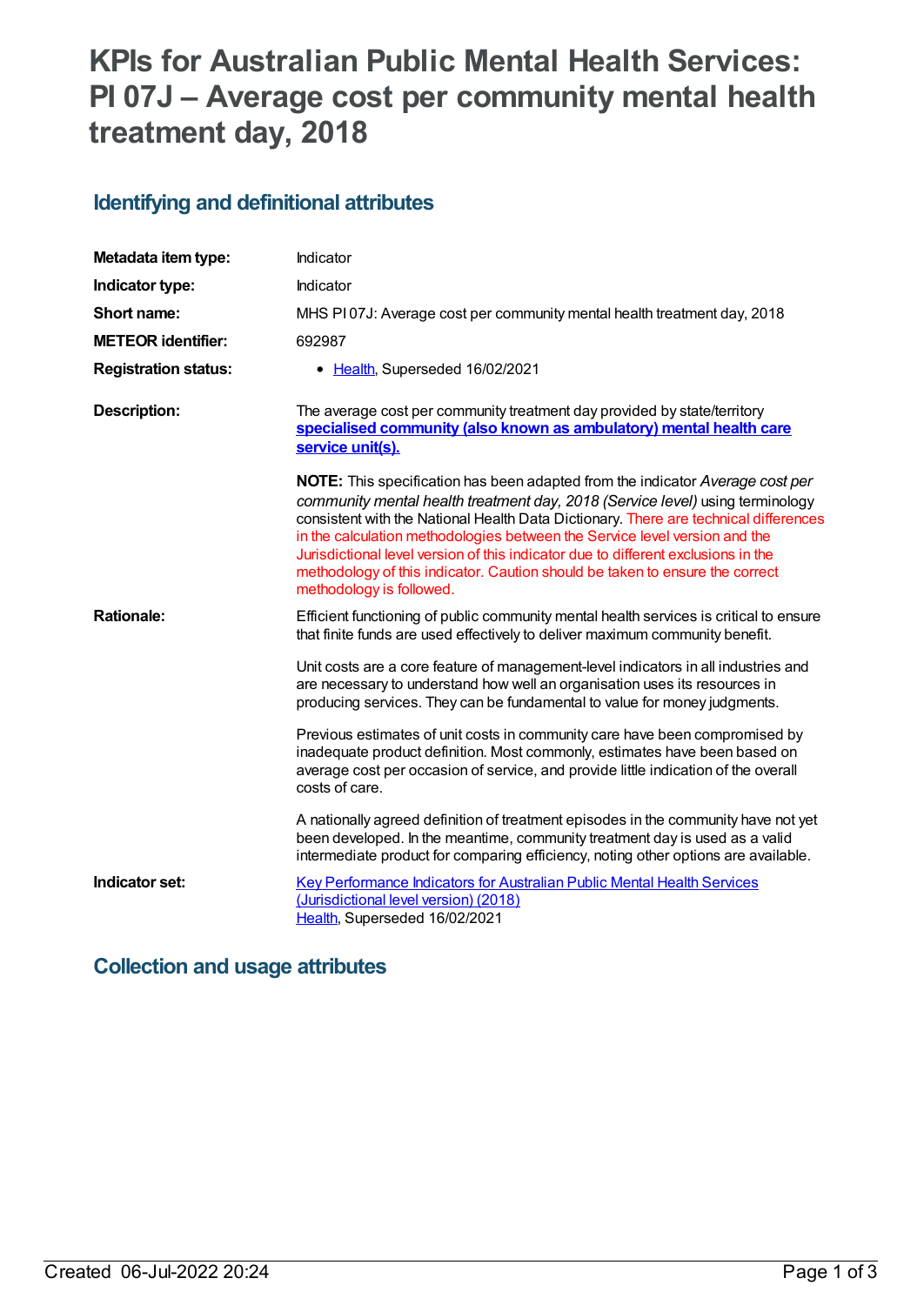| <b>Computation description:</b> | Coverage/Scope:                                                                                                                                                                                                                                                                                                                                                                                                                                                                                                                                                                                                          |
|---------------------------------|--------------------------------------------------------------------------------------------------------------------------------------------------------------------------------------------------------------------------------------------------------------------------------------------------------------------------------------------------------------------------------------------------------------------------------------------------------------------------------------------------------------------------------------------------------------------------------------------------------------------------|
|                                 | State/territory specialised community mental health care service unit(s) in-scope for<br>reporting as defined by the Mental Health Establishments National Minimum Data<br>Set (NMDS) (numerator).                                                                                                                                                                                                                                                                                                                                                                                                                       |
|                                 | State/territory specialised community mental health care service unit(s) in-scope for<br>reporting as defined by the Community Mental Health Care NMDS (denominator).                                                                                                                                                                                                                                                                                                                                                                                                                                                    |
|                                 | A share of expenditure associated with delivery of care to non-uniquely identified<br>consumers is excluded.                                                                                                                                                                                                                                                                                                                                                                                                                                                                                                             |
|                                 | All activity associated with non-uniquely identified consumers is excluded.                                                                                                                                                                                                                                                                                                                                                                                                                                                                                                                                              |
|                                 | Methodology:                                                                                                                                                                                                                                                                                                                                                                                                                                                                                                                                                                                                             |
|                                 | • Reference period for 2018 performance reporting: 2016-17.<br>• Recurrent costs include costs directly attributable to the community mental<br>health care treatment day plus a proportional share of overhead costs. Cost<br>data for this indicator is based on gross recurrent expenditure as compiled by<br>state/territory data providers according to the specifications of the Mental<br>Health Establishments NMDS. As such, it is subject to the concepts,<br>definitions and costing methodology developed for the NMDS.<br>• Expenditure is adjusted for the proportion of non-uniquely identifiable people. |
| <b>Computation:</b>             | Numerator + Denominator                                                                                                                                                                                                                                                                                                                                                                                                                                                                                                                                                                                                  |
| <b>Numerator:</b>               | Total state/territory recurrent expenditure on ambulatory mental health care services<br>within the reference period.                                                                                                                                                                                                                                                                                                                                                                                                                                                                                                    |
| Numerator data elements:        | Data Element / Data Set-                                                                                                                                                                                                                                                                                                                                                                                                                                                                                                                                                                                                 |
|                                 | Data Element                                                                                                                                                                                                                                                                                                                                                                                                                                                                                                                                                                                                             |
|                                 | Total apportioned expenditure at Ambulatory service unit level (adjusted)                                                                                                                                                                                                                                                                                                                                                                                                                                                                                                                                                |
|                                 | <b>NMDS/DSS</b>                                                                                                                                                                                                                                                                                                                                                                                                                                                                                                                                                                                                          |
|                                 | (derived from) Mental Health Establishments NMDS 2016-17                                                                                                                                                                                                                                                                                                                                                                                                                                                                                                                                                                 |
| Denominator:                    | Total number of community mental health care treatment days provided by<br>state/territory ambulatory mental health care services within the reference period.                                                                                                                                                                                                                                                                                                                                                                                                                                                           |
| <b>Denominator data</b>         | Data Element / Data Set-                                                                                                                                                                                                                                                                                                                                                                                                                                                                                                                                                                                                 |
| elements:                       | Data Element                                                                                                                                                                                                                                                                                                                                                                                                                                                                                                                                                                                                             |
|                                 | Specialised mental health service—number of community mental health<br>care treatment days                                                                                                                                                                                                                                                                                                                                                                                                                                                                                                                               |
|                                 | <b>NMDS/DSS</b>                                                                                                                                                                                                                                                                                                                                                                                                                                                                                                                                                                                                          |
|                                 | (derived from) Community Mental Health Care NMDS 2016-17                                                                                                                                                                                                                                                                                                                                                                                                                                                                                                                                                                 |
|                                 | Data Element / Data Set-                                                                                                                                                                                                                                                                                                                                                                                                                                                                                                                                                                                                 |
|                                 | Person-unique identifier used indicator, yes/no code N                                                                                                                                                                                                                                                                                                                                                                                                                                                                                                                                                                   |
|                                 | NMDS / DSS                                                                                                                                                                                                                                                                                                                                                                                                                                                                                                                                                                                                               |
|                                 | Community mental health care NMDS 2016-17                                                                                                                                                                                                                                                                                                                                                                                                                                                                                                                                                                                |
| Disaggregation:                 | Service variables: nil                                                                                                                                                                                                                                                                                                                                                                                                                                                                                                                                                                                                   |
|                                 | Consumer attributes: nil                                                                                                                                                                                                                                                                                                                                                                                                                                                                                                                                                                                                 |

## **Representational attributes**